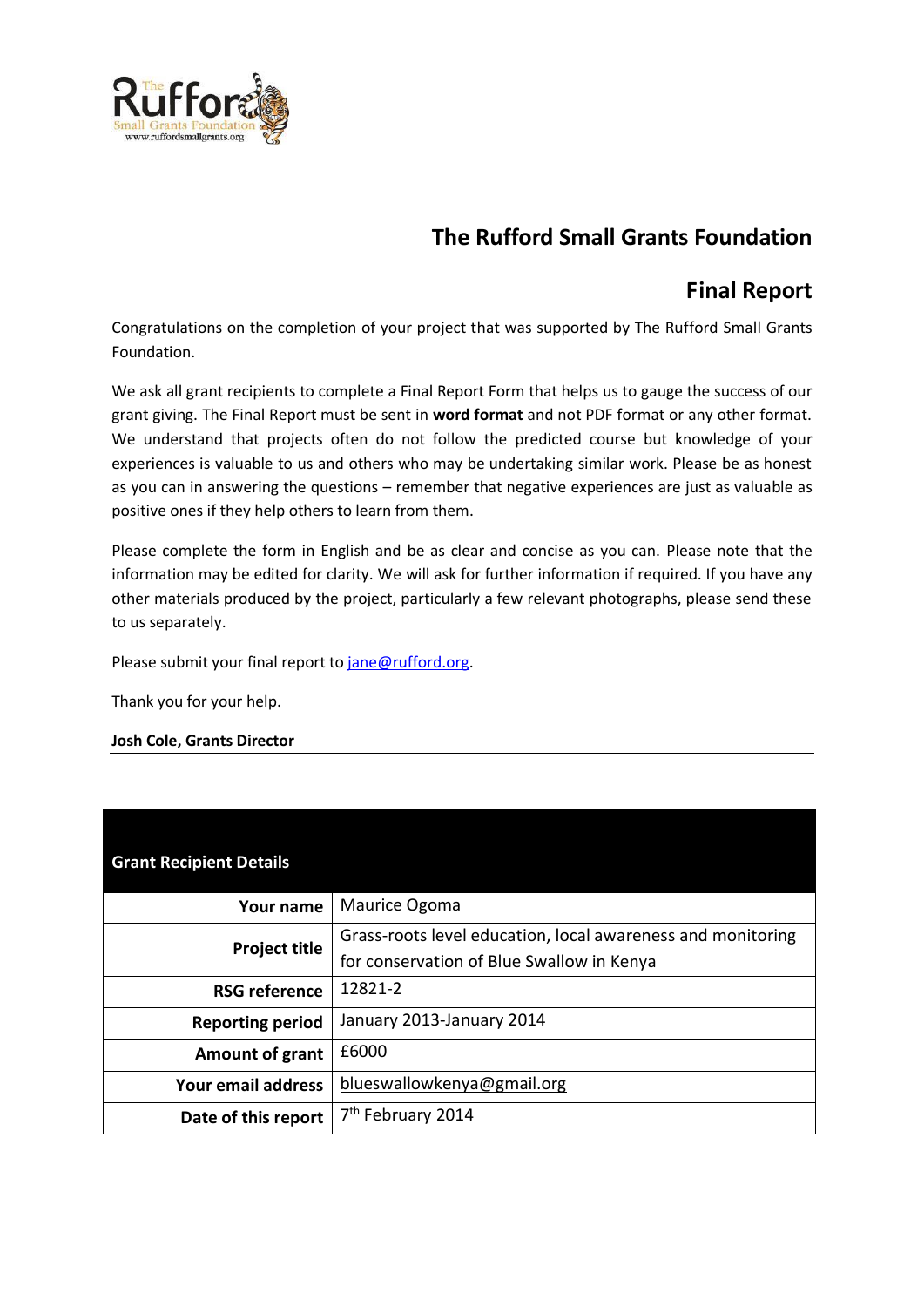

## **1. Please indicate the level of achievement of the project's original objectives and include any relevant comments on factors affecting this.**

| <b>Objective</b>                                                                                                                                                                                                      | <b>Not</b> | <b>Partially</b>      | <b>Fully</b>      | <b>Comments</b>                                                                                                                                                                                                                                                                                                                                                                                                                                                                                                                                                                                                                                                                                    |
|-----------------------------------------------------------------------------------------------------------------------------------------------------------------------------------------------------------------------|------------|-----------------------|-------------------|----------------------------------------------------------------------------------------------------------------------------------------------------------------------------------------------------------------------------------------------------------------------------------------------------------------------------------------------------------------------------------------------------------------------------------------------------------------------------------------------------------------------------------------------------------------------------------------------------------------------------------------------------------------------------------------------------|
|                                                                                                                                                                                                                       | achieved   | achieved              | achieved          |                                                                                                                                                                                                                                                                                                                                                                                                                                                                                                                                                                                                                                                                                                    |
| initiate<br>To<br>environmental<br>education<br>targeting:<br>level<br>grass-root<br>community;<br>management of Ruma<br>National Park including<br>KWS park rangers; and<br>environmental clubs of<br>local schools. |            |                       | Fully<br>achieved | Awareness on the plight of blue<br>swallow and its locally threatened<br>habitats was promoted among local<br>community, park management at<br>and<br>local<br>schools<br>Ruma<br>environmental<br>clubs.<br><b>This</b><br>was<br>achieved<br>conducting<br>by<br>local<br>community and schools outreaches<br>through drama and puppetry with<br>conservation<br>messages,<br>schools<br>strengthening<br>of<br>environmental club activities. The<br>close cooperation of schools, local<br>the<br>community<br>and<br>Ruma<br><b>NP</b><br>for<br>critical<br>management<br>was                                                                                                                |
| conduct<br>To<br>annual<br>monitoring of the non-<br>breeding<br>populations<br>determine<br>basic<br>to<br>ecology of the blue<br>swallow<br>in<br>western<br>Kenya.                                                 |            | Partially<br>achieved |                   | achievement of this objective.<br>Non-breeding population of the blue<br>swallow was determined in Ruma<br>National Park. In Busia, additional<br>annual survey work is still needed<br>due to the patchiness of the<br>grassland areas. There is need to<br>conduct the surveys to cover the<br>whole wintering period from April-<br>September in order to ascertain the<br>actual blue swallow numbers, and<br>owing to the current escalating levels<br>swallow<br>anthropogenic<br>blue<br>of<br>habitat loss and modification. More<br>work needs to be done in Busia<br>where<br>activities<br>human<br>are<br>threatening the survival of the locally<br>threatened blue swallow habitats. |
| avi-<br>To<br>promote<br>tourism for benefit of<br>local people by raising<br>the profile of the park<br>using blue swallow as<br>the flagship species.                                                               |            |                       | Fully<br>achieved | With the support of local tour guides<br>Ruma<br>and<br>NP<br>management<br>awareness on avi-tourism through<br>blue swallow was promoted to local<br>people following a series of public<br>meetings and workshops. However,<br>more needs to be done to brand<br>Ruma NP as a blue swallow park in<br>western Kenya. In future projects<br>efforts will be made for KWS to offer                                                                                                                                                                                                                                                                                                                 |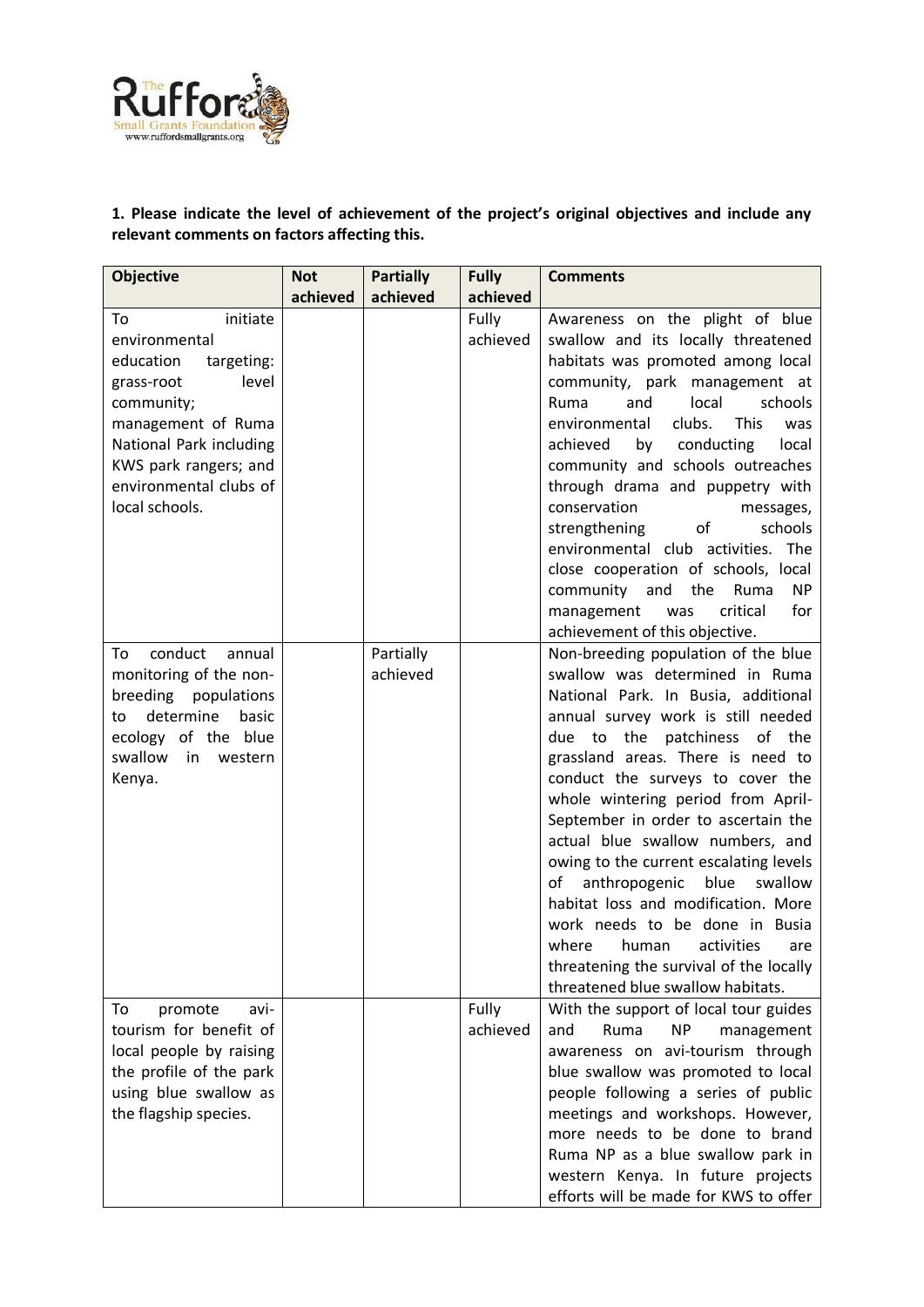

|                          |  |          | special rates for park visitors and<br>student community who shall be<br>attracted by avi-tourism targeting<br>blue swallow. To fully achieve this<br>objective there is also need to engage<br>the management of KWS on benefit<br>sharing of tourism proceeds and<br>promote active participation of local<br>community on decision making. |
|--------------------------|--|----------|-----------------------------------------------------------------------------------------------------------------------------------------------------------------------------------------------------------------------------------------------------------------------------------------------------------------------------------------------|
| the<br>enhance<br>To     |  | Fully    | Field-based training sessions and                                                                                                                                                                                                                                                                                                             |
| capacity of<br>newly     |  | achieved | workshops were conducted targeting                                                                                                                                                                                                                                                                                                            |
| created conservation     |  |          | Lake Victoria Birds Working Group                                                                                                                                                                                                                                                                                                             |
| groups including Lake    |  |          | and Ruma Site Conservation Group                                                                                                                                                                                                                                                                                                              |
| Victoria Birds Working   |  |          | on various aspects: field<br>data                                                                                                                                                                                                                                                                                                             |
| Group and Ruma Site      |  |          | collection, species and<br>habitats                                                                                                                                                                                                                                                                                                           |
| Conservation Group to    |  |          | monitoring, conservation<br>group                                                                                                                                                                                                                                                                                                             |
| ensure sustainability of |  |          | dynamics, fundraising, networking,                                                                                                                                                                                                                                                                                                            |
| actions<br>conservation  |  |          | others. We recommend<br>among                                                                                                                                                                                                                                                                                                                 |
| locally.                 |  |          | future refresher trainings<br>to                                                                                                                                                                                                                                                                                                              |
|                          |  |          | strengthen their local capacity for                                                                                                                                                                                                                                                                                                           |
|                          |  |          | conservation.                                                                                                                                                                                                                                                                                                                                 |

## **2. Please explain any unforeseen difficulties that arose during the project and how these were tackled (if relevant).**

Annual flash floods during the April-June period partially affected our field work at Ruma National Park. We overcame this challenge by concentrating much of our species population monitoring work at the site during the dry months especially from end of June through to September.

The grassland patches at the Busia Grasslands IBA are located several kilometres away from each other making field travelling a challenge. We however overcame this problem by using locally available transport including motorbikes that are able to use short cut routes away from the conventional roads network in Busia.

#### **3. Briefly describe the three most important outcomes of your project.**

Local conservation awareness was massively created among local people and schools community in both Ruma and Busia Grasslands IBAs. The project conducted outreach activities by mobilising the local community through drama and puppetry activities, reaching out to approximately 5000 local people and approximately 6000 pupils/students in both sites. Schools environmental clubs were formed in at least 10 schools and conservation messages on the blue swallow and its locally threatened habitats were conveyed. This was coupled with other conservation activities including participation in and promotion of tree planting in schools to promote hands-on conservation among schoolchildren, their parents and teachers.

Detailed habitat surveys of Busia Grasslands IBA covering seven grassland patches: Matayos at the Sio River Bridge; Sikoma at Nasira River and Sio River; Nambale at Nambale River Bridge and Sio River (Manyore area); Malanga/Nambale at Rerekwe River; Kisoko at Sio River; and Mungatsi at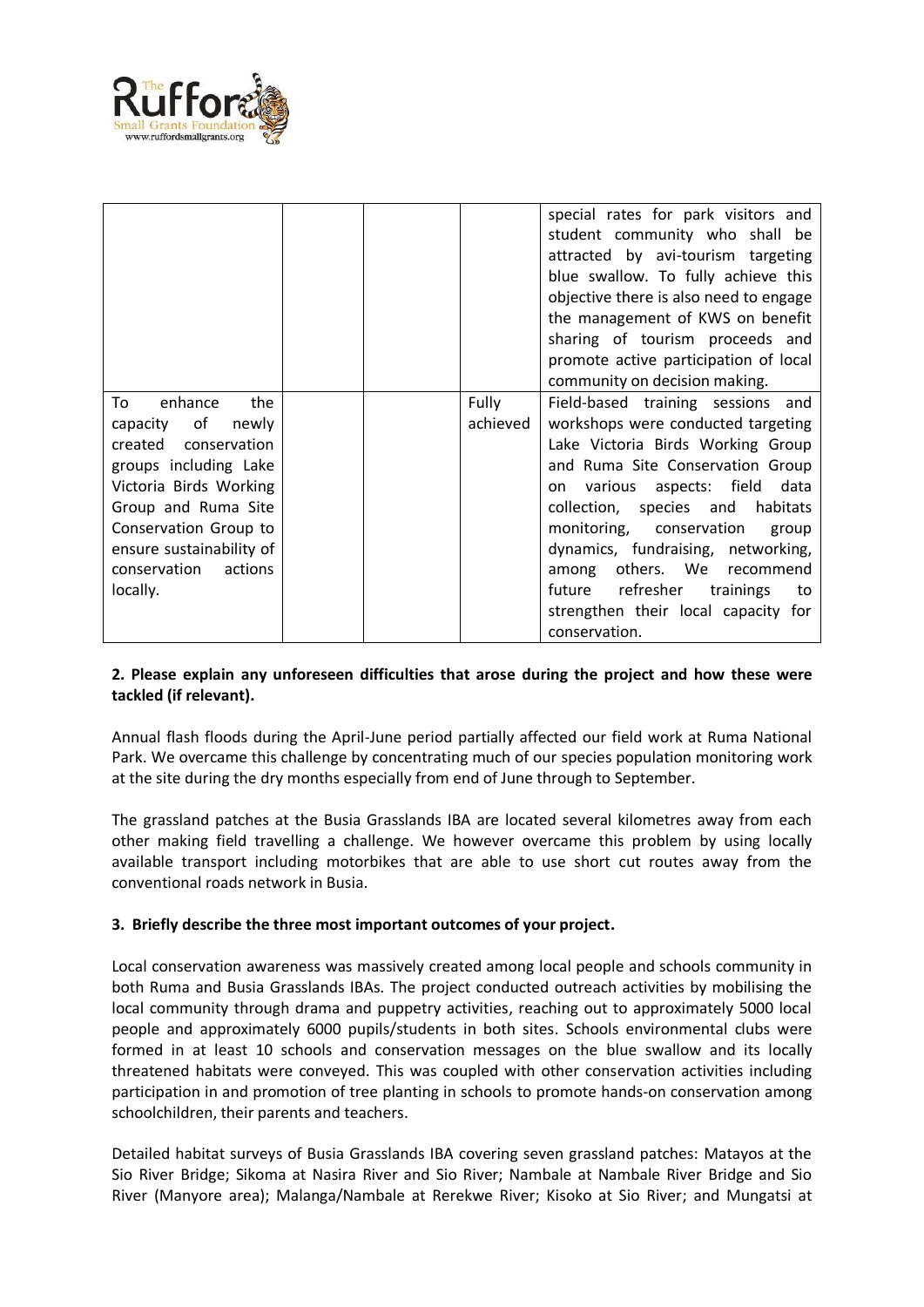

Walatsi River, 10 years after Ndang'ang'a (2007). This survey has elicited the current status of the IBA and its urgent need for immediate conservation as indicated in the final project report.

The project enhanced the capacity of Lake Victoria Birds Working Group and Ruma Site Conservation Group, two community-based conservation organisations that were formed during my first Rufford Small Grants. The group members were trained on various aspects of conservation including field data collection and monitoring. They were also trained on other areas: group management and group dynamics, networking, and fundraising through proposal writing. Other local conservation groups in Ruma and Busia Grasslands were also trained on the same to help strengthen their local capacity towards conservation related issues.

## **4. Briefly describe the involvement of local communities and how they have benefitted from the project (if relevant).**

The main focus of this project was to create awareness among local people on conservation of blue swallow and its locally threatened habitats. As a result, our main target was the active involvement of local population, which we achieved. The local people provided field assistants during our field and community visits for data collection. We hired motorbikes locally for routine field data collection at Busia where the local field assistants actively participated. Their capacity on ornithological and habitat data collection was strengthened. Community members also participated as volunteers during community outreach activities in puppetry and drama activities. Members and the management of KWS were trained on avi-tourism targeting blue swallow during our series of workshops in avi-tourism promotion. The wider community were also involved in our activities through schools outreaches, training workshops for members of Lake Victoria Birds Working Group and Ruma Site Conservation Group. Through direct engagement of schoolchildren (students and pupils) in local schools we reached out to a massive population of local community indirectly because we believe that each and every family is at least represented by a child in the local schools.

#### **5. Are there any plans to continue this work?**

Yes, I intend to continue this work.

I shall apply for a RSGF Booster grant to address some of the proposed future work and interventions identified by this second RSG. Some of the work I intend to address with the Booster grant include among others:

- Identify locally acceptable alternative sustainable livelihoods for people living around threatened grassland areas and private land owners at Busia to minimise blue swallow grassland habitat conversion into sugarcane plantations, subsistence farming and grazing.
- Continue working with local communities to conduct annual blue swallow population census to establish population trends and ecology of the species during its non-breeding season in Kenya. This will help create a database on which annual records will be made available for scientific work and compare with data from other African range states.
- Initiate community-based management of natural resources and coordinate learning exchange programme for western Kenya communities with other communities who have succeeded in community-based management of natural resources near protected areas (Ruma) and settled habitats (Busia).
- Collaborate with local communities and relevant organisations to rehabilitate degraded moist grassland habitats in the unprotected Busia Grasslands IBA.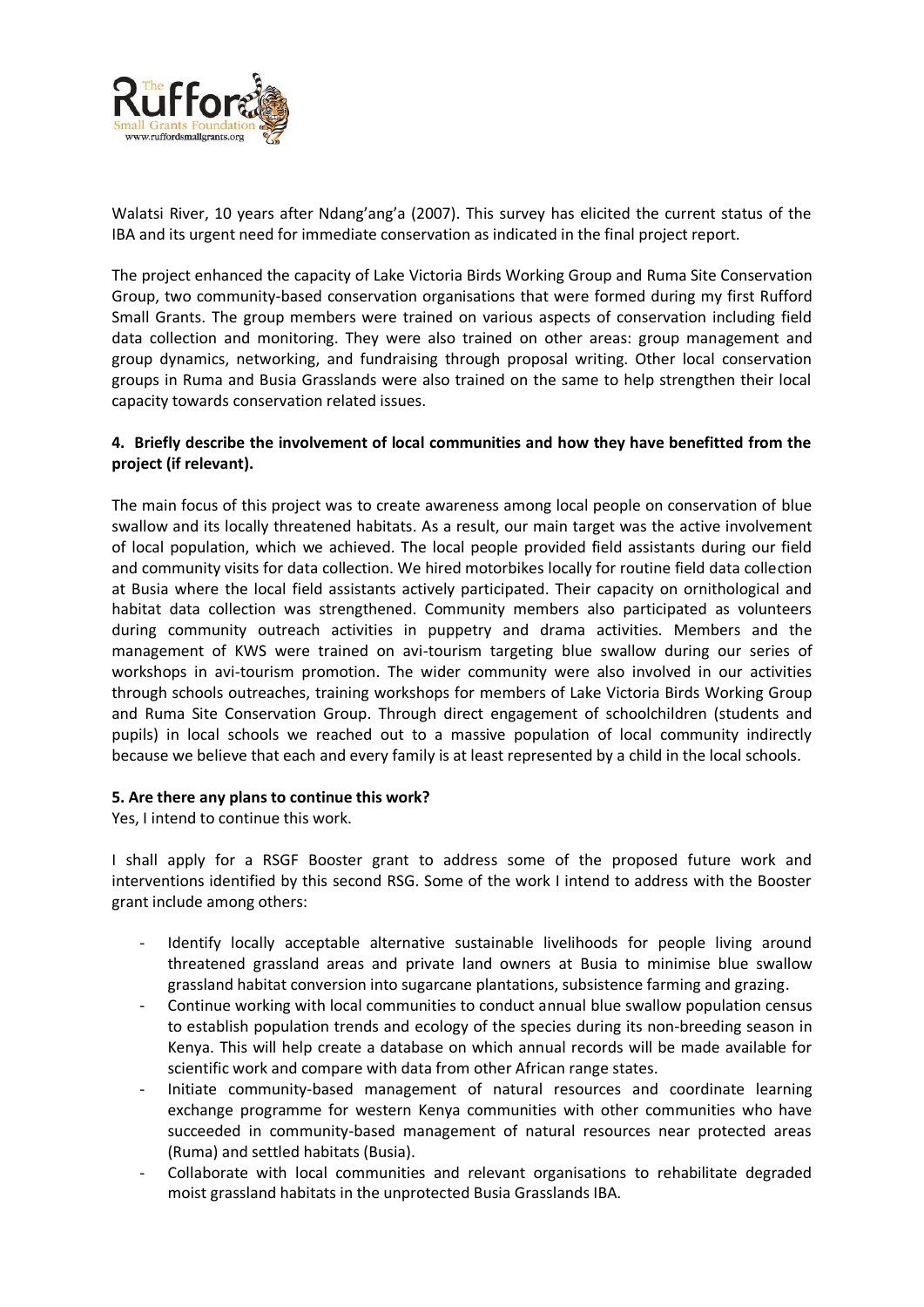

- Spearhead the branding of Ruma National Park as a blue swallow site to promote local and international avi-tourism targeting the species. This will engage relevant stakeholders including Kenya Wildlife Service (KWS), Nature Kenya, BirdLife International, Wetlands International, Kenya Ministry of Environment and Natural Resources among other stakeholders who can help influence conservation policy.
- Interpret the international Blue Swallow Action Plan (Evans *et. al.,* 2002) into a local context that is applicable to the Kenyan non-breeding sites.

#### **6. How do you plan to share the results of your work with others?**

I will publish the results of this work in an international peer reviewed journal to be available to the international community. Results of this work will also be shared in relevant forums including workshops and seminars. The current status of the two sites will be shared for dissemination in the annual IBA status and trends report published by Nature Kenya, the BirdLife International partner in Kenya. I shall also provide a detailed final project report to RSG for publication in the project website for public access.

## **7. Timescale: Over what period was the RSG used? How does this compare to the anticipated or actual length of the project?**

I used the RSG for the entire project period from January 2013 to January 2014. The project design fitted within the expected duration of the project successfully.

## **8. Budget: Please provide a breakdown of budgeted versus actual expenditure and the reasons for any differences. All figures should be in £ sterling, indicating the local exchange rate used.**

| <b>Item</b>                         | <b>Budgeted</b> | <b>Actual</b> | <b>Difference</b> | <b>Comments</b>                  |
|-------------------------------------|-----------------|---------------|-------------------|----------------------------------|
|                                     | <b>Amount</b>   | <b>Amount</b> |                   |                                  |
| Reconnaisance visits and            | 467             | 482           | 15                | Fuel costs that are reviewed     |
| guide books, binoculars             |                 |               |                   | monthly in Kenya by the Energy   |
|                                     |                 |               |                   | Regulatory Commission (ERC)      |
|                                     |                 |               |                   | increased transport costs during |
|                                     |                 |               |                   | reconnaissance visits.           |
| Public<br>education<br>and          | 1097            | 1097          | $\mathbf{0}$      |                                  |
| and<br>awareness,                   |                 |               |                   |                                  |
| refreshments                        |                 |               |                   |                                  |
| <b>Training of Field Assistants</b> | 200             | 200           | $\Omega$          |                                  |
| Trainings/Workshops: Halls          | 961             | 961           | 0                 |                                  |
| hire,<br>projector<br>screen,       |                 |               |                   |                                  |
| generator hire/fuel, used           |                 |               |                   |                                  |
| laptop                              |                 |               |                   |                                  |
| Transport reimbursements            | 307             | 364           | 57                | Monthly increase in fuel costs   |
|                                     |                 |               |                   | increased the cost of public     |
|                                     |                 |               |                   | transport                        |
| Workshop<br>trainers                | 269             | 269           | $\mathbf{0}$      |                                  |
| facilitation fees                   |                 |               |                   |                                  |
| Monthly stipend for project         | 481             | 481           | $\mathbf{0}$      |                                  |
| team                                |                 |               |                   |                                  |